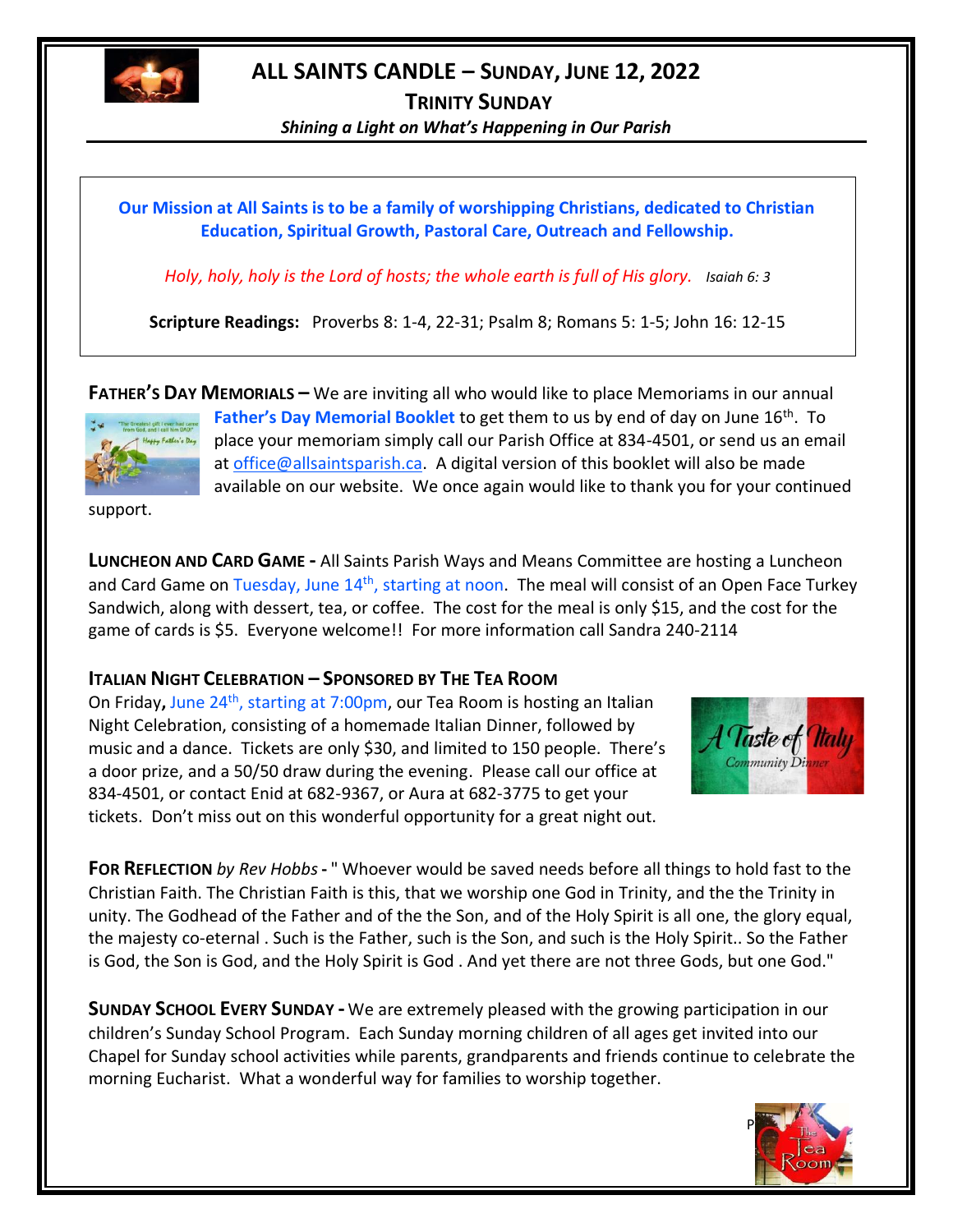**ALL SAINTS TEA ROOM –** We invite you to join us each Wednesday at noon for some great food, fun, and fellowship. This week's menu is *sausage and potatoes*. If you have any questions, please contact Enid Haines at 682-9367, or Aura at 682-3775.

**DIGITAL ROADSIDE BILLBOARD –** All Saints is very active in our community and beyond, and it is important that we reach as many people as possible. Our list of mission work is very extensive: Liturgical Services, Mission & Outreach, our weekly Tea Room fellowship, our various fundraising activities including Take-Out Dinners and Craft Fairs, Catering, Hall Rentals, as well as community service events such as Blood Donor Clinics, Flu Shot Clinics, COVID vaccination clinics, and the list goes on. And there is also the opportunity for a new revenue stream by selling public advertisement space. To date we have collected \$4,175 towards an 'expected target' of \$15,000 to \$20,000 (price to be finalized over the coming weeks.). We welcome your generous support, and we will soon begin providing weekly donation updates in *The Candle*.

## **2022 FLOWER SERVICES**



Our Flower Service at Dunns Hill Road will be held on Sunday, July  $31<sup>st</sup>$ , starting at 2:00pm, and the Church Road Flower Service will be on Sunday, August 07<sup>th</sup>, starting at 2:00pm. Following our tradition, if the scheduled Sunday afternoon has inclement weather, the service will be moved to the next available suitable weather evening, starting at 7:00pm. We will post any updates here on our website.



**PWRDF - UKRAINE EFFORT –** Ever since the war in Ukraine began on February 24, over five million Ukrainians have been forced to flee their country for safety. You can help PWRDF to support Ukrainians with your donations, either by dropping it in our collection plate or our secure dropbox, or by eTransfer to [donations@allsaintsparish.ca.](mailto:donations@allsaintsparish.ca) Please be sure to indicate to us that it is for Ukraine.

**MEET OUR SAINTS ALIVE BAND -** We are so delighted to once again have our Saints Alive Band providing their Music Ministry on the 2<sup>nd</sup> Sunday of every month. Also, for the next three weeks they



will be providing the music for our full service while our organist, Gloria, is away. Our Saints Alive Band members are from left to right: Sandra Taylor (accordian), Norman Noseworthy (guitar), Shirley Noseworthy (guitar and vocal), Alvin Beck (guitar and vocal), Percy Greenslade (guitar and vocal), Frank Hender (base guitar), and Jane Peach (harmonica).

**CONSIDER JOINING ONE OF OUR MINISTERIAL TEAMS –** We are looking to resurrect or expand the following Teams, so whatever your skillset or interests include, please consider: *Altar Guild, Eucharist Assistant, Funeral Reception, Lectern Reader, Liturgical Planner, Offertory Counter, Server (must be* 

*THE CANDLE – All Saints CBS – June 12, 2022* Page 2 of 4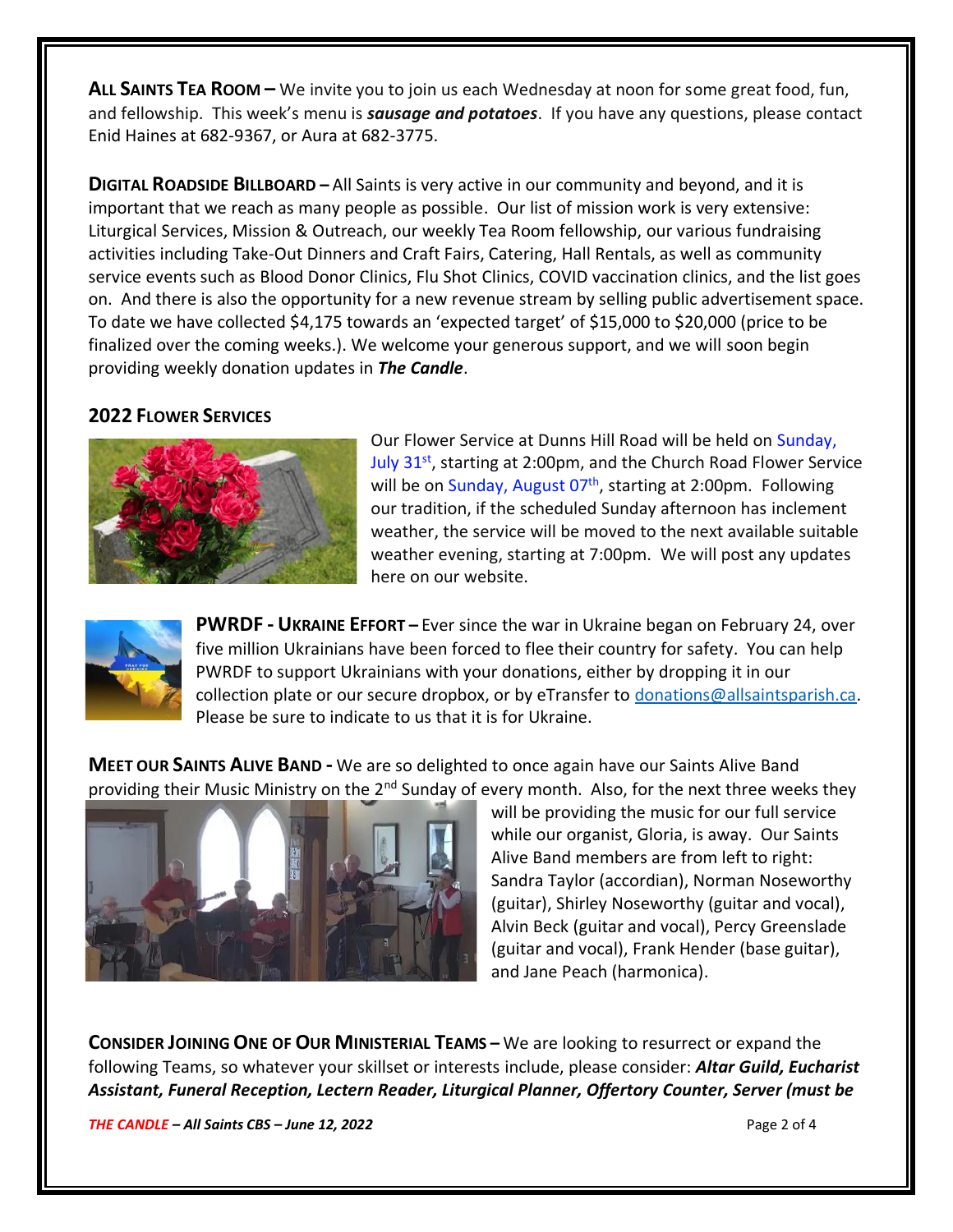*confirmed), Sides Person, Greeter, ACW, Men's Fellowship, and many more.* Simply call our Office at 834-4501 or email us at [office@allsaintsparish.ca,](mailto:office@allsaintsparish.ca) or complete our [online form.](http://allsaintsparish.ca/covid-pre-registration-form_2)

**PARISH HALL IS AVAILABLE FOR ALL RENTALS –** Just a reminder that our Parish Hall boasts excellent facilities to host Baby Showers, Bridal Showers, Weddings, Business Meetings, Community Groups, or any other organizations needing a place to meet. We encourage you to pass this on to family, friends, and co-workers and any organization that you feel could use our facilities. To place your booking, please call our Office at 834-4501, or via email at office@allsaintsparish.ca



**DO WE HAVE YOUR EMAIL ADDRESS? -** If we do not already have your email address on file, and you would like to have the digital version sent directly to your smartphone, tablet or computer, please email it to [communications@allsaintsparish.ca](mailto:communications@allsaintsparish.ca?subject=eMail%20Address%20Update)

**SPONSOR 'THE CANDLE' –** To remember a loved one or to make a special thank offering, we invite to prominently place your notice within the Bible graphic at the top of this weekly bulletin**.** Your kind donation of \$25 would be greatly appreciated. Additionally, we could also provide a full backpage



so that you might remember them with a photo and a memorial verse, and your kind donation of \$50 would be greatly appreciated. A paper copy of '*THE CANDLE*' is distributed at all Sunday services, and a digital copy is permanently available on our Parish website a[t allsaintsparish.ca](http://allsaintsparish.ca/thecandle.html)

**CHURCH OFFERTORY -** If you can't make it to Church some Sunday morning, please remember that



our secure drop-slot, located at the top of the stairs, is always available, and is emptied daily. You may also choose our convenient e-Transfer service [\(donations@allsaintsparish.ca\)](mailto:donations@allsaintsparish.ca) that automatically deposits your offering directly into our bank. If you wish to give regularly, please consider signing up to our eGiving

service which automatically deposits your gift at whatever interval you choose: weekly, bi-weekly, or monthly. Simply [click here](http://allsaintsparish.ca/egiving-online-information-form) to register or go to our website and follow the eGiving notes. If you have [any](https://wfsites-to.websitecreatorprotool.com/870a5dd5.com/Admin/%7BSK_NODEID__22939341__SK%7D) questions, please email your Finance Team at [finance@allsaintsparish.ca,](mailto:finance@allsaintsparish.ca) or call our Office at 834-4501.

**DORY ONLINE AUCTION –** St. Lawrence Parish, Portugal Cove is holding an 'Online Auction' for a brand new painted 18' dory, complete with oars and skid plates, valued at \$1,500. For more information, or to place your bid, visit St. Lawrence Facebook page at [facebook.com/groups/1162908367840489.](http://facebook.com/groups/1162908367840489) Bidding finishes on June 18<sup>th</sup>.

## **IN MEMORIAM – GENERAL OPERATIONS**

• In loving memory of *Warrick Tilley*, remembering his birthday on June 15th – by Jim & Elizabeth Tilley and Family